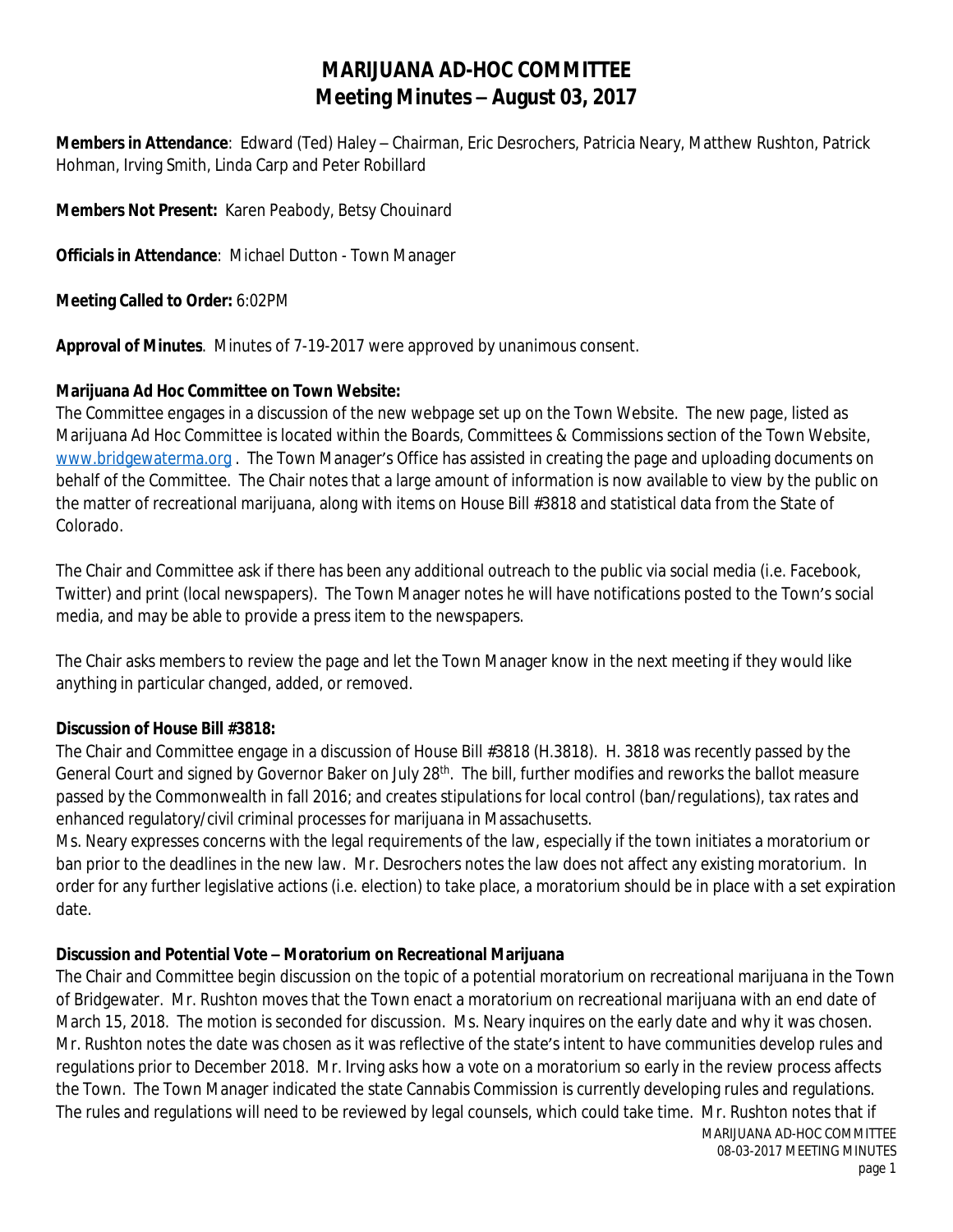the later deadline is chosen and rules are adopted by the state without a municipality having its own rules in place, this could lead to recreational marijuana licenses being issued without a community having full say in the matter.

An unidentified female resident then addresses the Chair and Committee stating that the Town Council can still vote to ban recreational marijuana because the town voted overall to ban it in the first place.

Mr. Rushton asks to offer an amendment to the motion on the table to utilize language from the Town of West Bridgewater's moratorium which includes specific deadline language. The Committee accepts the amendment to the original motion. The Chair asks the public in attendance if they wish to contribute comment to the discussion. Dr. Fred Kern, 77 South Street, stands to address the Chair and Committee.

Dr. Kern notes he is in support of the moratorium and cites various medical points about marijuana and its risk to youth. Dr. Kern states he is in support of healthy kids and families and preserving integrity of the community. The doctor indicated that a moratorium on recreational marijuana is a moral obligation.

The Chair asks if there are more comments from the public or the Committee. Mr. Robillard notes that the moratorium as proposed allows the Town to do more research and develop guidance to regulate recreational marijuana. **With all discussion heard, the Chair asks for a vote on the motion as it is amended.**

With a vote of 8 yea, 0 nay, the amended motion to suggest a moratorium on recreational marijuana with an end date of December 31, 2018 is approved.

The Chair asks if this matter can be added to the next Town Council agenda for their consideration. The Town Manager notes that submittals for the August 8<sup>th</sup> Town Council meeting has passed, and that the moratorium language will be added to the Town Council agenda for their next meeting on September 5<sup>th</sup>. The measure will go through the legislative process which may vary in length depending on how the language of the legislation is written. Potentially could be acted upon in October, depending on the process length.

The Chair notes he has heard from public safety officials on the moratorium issue and they are supportive of the community and provided additional context on the matter.

Ms. Neary asks what the timeline would look like if the town desired a full ban before the December 2018 deadline. The Town Manager notes he can provide a timeline when one is available to share.

Mr. Robillard asks if more experts will be invited to meet with the Committee to provide their information and knowledge of the recreational marijuana issue. The Chair states that experts will be invited as the committee continues to meet.

Mr. Smith asks a question regarding the current dispensaries in town: how do they dispose of the scrap marijuana after harvesting all usable materials from the plants? Mr. Desrochers notes that the remaining plant matter is physically useless after extracting all valuable materials, and is disposed in a secure manner per state rules.

## **Open Discussion**

The Chair opens up the floor to the Committee for comments. Mr. Desrochers suggested that it may be of interest to the Committee to request a tour of one of the dispensaries in operation to get a better understanding of the medical marijuana and recreational marijuana business/industry. Mr. Desrochers then asks Dr. Kern for input on support of a ban or regulated allowance for sales. Dr. Kern replies that he is in support of a ban.